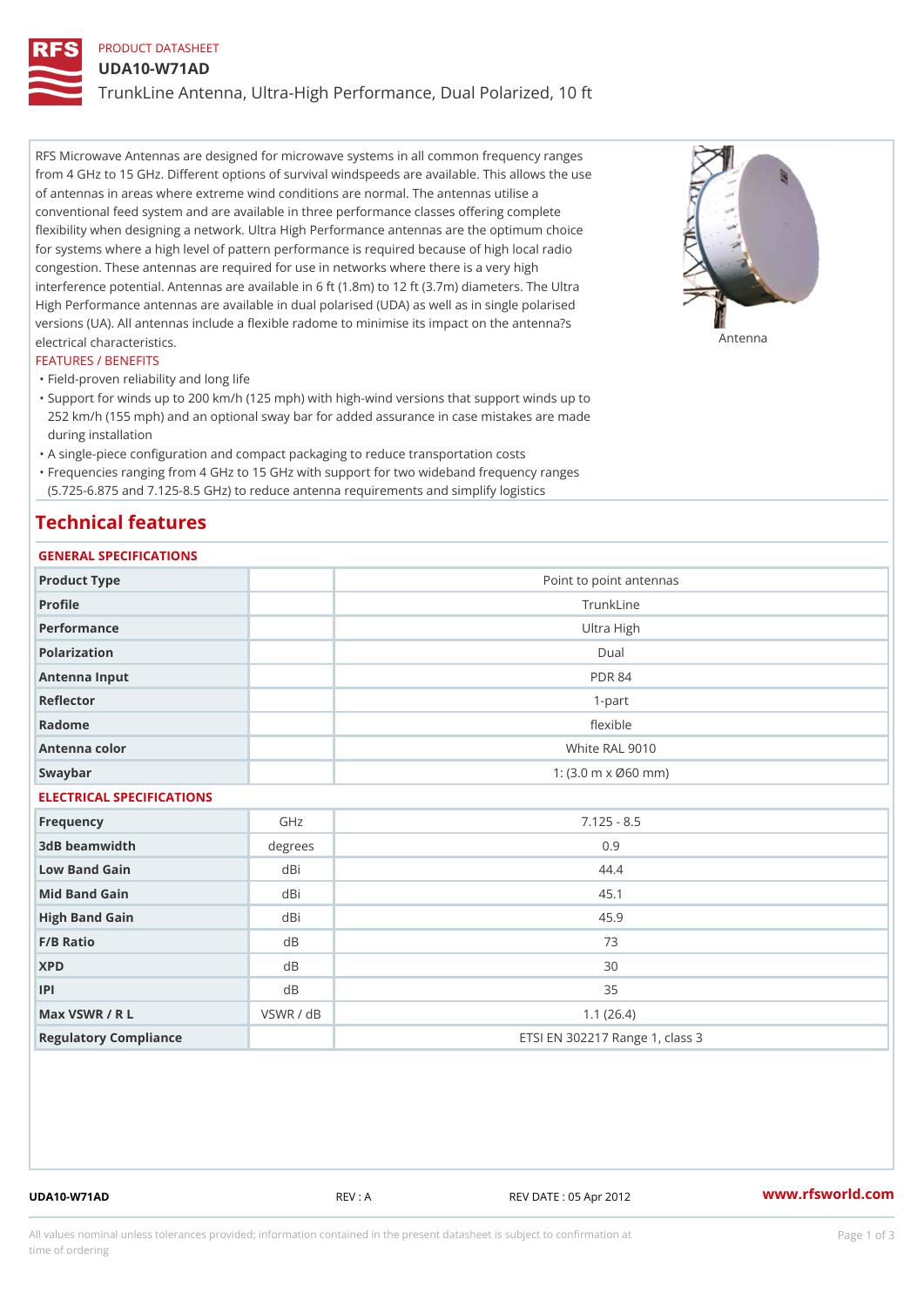## PRODUCT DATASHEET

### UDA10-W71AD

TrunkLine Antenna, Ultra-High Performance, Dual Polarized, 10 ft

| MECHANICAL SPECIFICATIONS                                             |              |                   |                                                                          |  |
|-----------------------------------------------------------------------|--------------|-------------------|--------------------------------------------------------------------------|--|
| Diameter                                                              | ft $(m)$     | 10(3)             |                                                                          |  |
| Elevation Adjustment                                                  | degree       |                   | ± 5                                                                      |  |
| Azimuth Adjustment                                                    | degree:      | ± 5               |                                                                          |  |
| Polarization Adjustment                                               | degrees      | ± 5               |                                                                          |  |
| Mounting Pipe Diameter<br>minimum                                     | $mm$ (in)    | 114(4.5)          |                                                                          |  |
| Mounting Pipe Diameter<br>maximum                                     | $mm$ (in)    |                   | 114(4.5)                                                                 |  |
| Approximate Weight                                                    | kg (lb)      |                   | 290 (638)                                                                |  |
| Survival Windspeed                                                    | $km/h$ (mph) |                   | 200 (125)                                                                |  |
| Operational Windspeed                                                 | $km/h$ (mph) | 190 (118)         |                                                                          |  |
| <b>STRUCTURE</b>                                                      |              |                   |                                                                          |  |
| Radome Material                                                       |              | PVC coated fabric |                                                                          |  |
| <b>FURTHER ACCESSORIES</b>                                            |              |                   |                                                                          |  |
| optional Swaybar                                                      |              |                   | 1: SMA-SK-60-3000A (3.0 m x Ø60 mm)                                      |  |
| Further Accessories                                                   |              |                   | SMA-WK-10: Wind Kit<br>SMA-SKO-UNIVERSAL-L : Universal sway bar fixation |  |
| <b>MOUNTOUTLINE</b>                                                   |              |                   |                                                                          |  |
| m m<br>$Dimension_A$<br>(in)                                          |              | 3220(126.8)       |                                                                          |  |
| m m<br>$Dimension_B$<br>(in)                                          |              | 1640(64.6)        |                                                                          |  |
| m m<br>$Dimension_C$<br>(in)                                          |              | 550 (21.7)        |                                                                          |  |
| $Dim_D - D -$<br>m m<br>$114$ m m (4.5 _ ir ) $\sqrt{$ iip $\sqrt{ }$ |              | 190(7.5)          |                                                                          |  |
|                                                                       |              |                   |                                                                          |  |

Dimension\_E

Dimension\_F

mm (in)

m<sub>m</sub> (in)

370 (14.6)

1440 (56.9)

UDA10-W71AD REV : A REV DATE : 05 Apr 2012 [www.](https://www.rfsworld.com)rfsworld.com